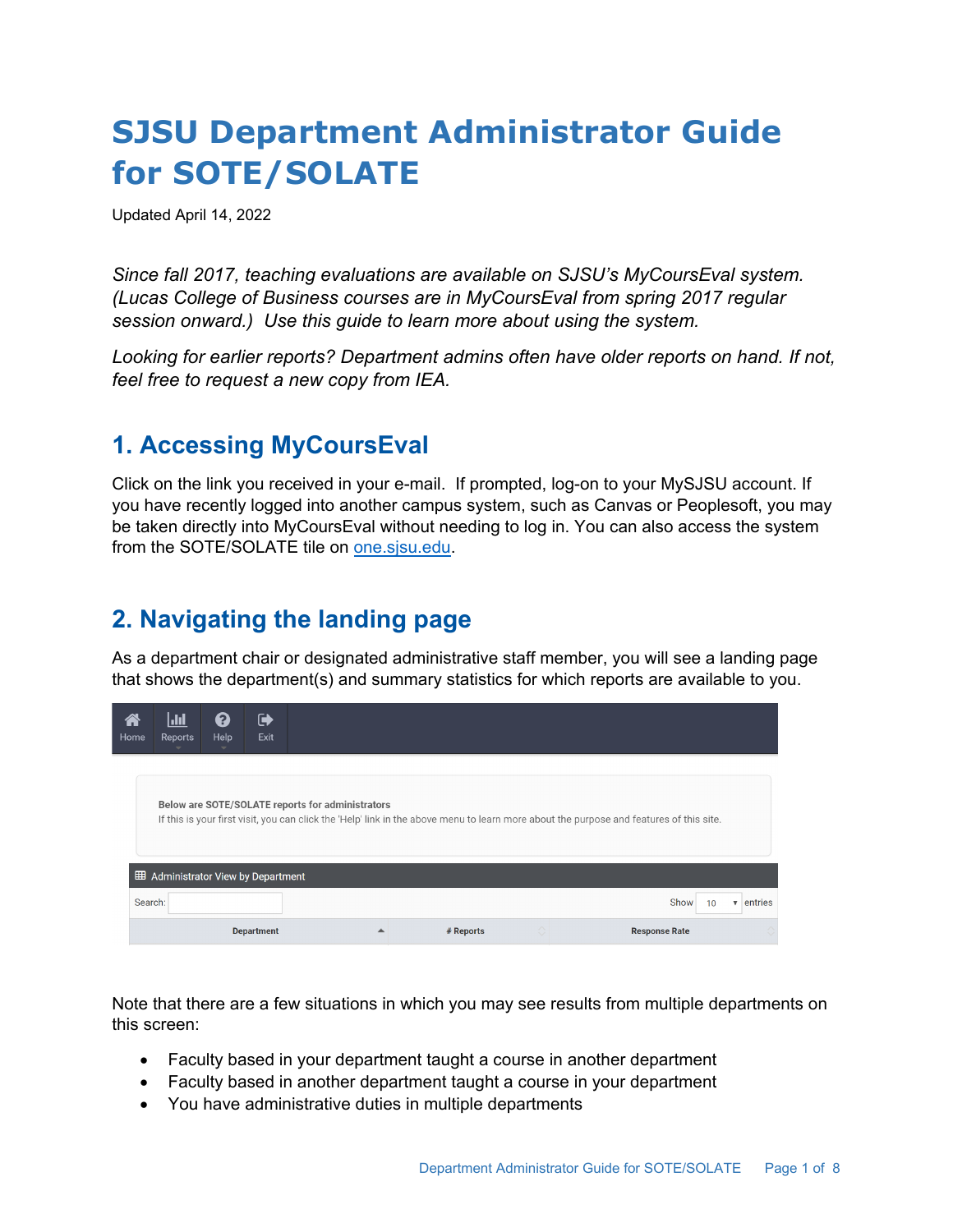Under *Administrator View by Department*, you will see a list of the department(s) for which you have been granted access. On this page you can

- View the **number of recent courses** under evaluation for each department
- See the **response rate** for each department
- **Drill down** to course-level information by clicking on the number of reports (click inside the blue box as shown below)



Note: Reports are made available after the closing of the survey and the data are reviewed. You will receive an email notification when each semester's reports are released.

#### **Navigation tip**

The departments and courses available on the landing page are only your recent (typically the past semester) reports. You may have others available!

See the section below on using the **Reports** menu for more complete options.

#### **3. Working with the recent course list**

After you select a department from the landing page to view, a course list will appear with additional details.

| EEE Administrator Reports by Department         |                                         |                                               |                                       |                                           |             |                                |  |  |  |  |
|-------------------------------------------------|-----------------------------------------|-----------------------------------------------|---------------------------------------|-------------------------------------------|-------------|--------------------------------|--|--|--|--|
| Search:                                         |                                         | $\overline{\mathbf{v}}$ entries<br>Show<br>10 |                                       |                                           |             |                                |  |  |  |  |
| <b>Course Number</b><br>$\blacktriangle$        | <b>Course/Survey Name</b><br>$\Diamond$ | $\Diamond$<br>Faculty                         | <b>Deadline</b><br>$\circ$            | <b>Response Rate</b><br>☆                 | Report<br>⊙ | <b>Preview</b>                 |  |  |  |  |
| CMPE 138 02                                     | Database Systems I<br><b>SOTE</b>       |                                               | Closed on<br>Dec 12, 2017<br>11:59 PM | 82 %<br>$\mathcal{M}$ 23 of 28            |             | $\boldsymbol{\mathsf{\Theta}}$ |  |  |  |  |
| CMPE 226 01                                     | Database Design<br><b>SOTE</b>          |                                               | Closed on<br>Dec 12, 2017<br>11:59 PM | 89 %<br>$\overline{\mathcal{M}}$ 33 of 37 |             | $\boldsymbol{\mathsf{\Theta}}$ |  |  |  |  |
| CMPE 282 01                                     | <b>Cloud Services</b><br><b>SOTE</b>    |                                               | Closed on<br>Dec 12, 2017<br>11:59 PM | 100 %<br>$\sqrt{12}$ of 12                |             | $\boldsymbol{\Theta}$          |  |  |  |  |
| Previous<br>Next<br>Showing 1 to 3 of 3 entries |                                         |                                               |                                       |                                           |             |                                |  |  |  |  |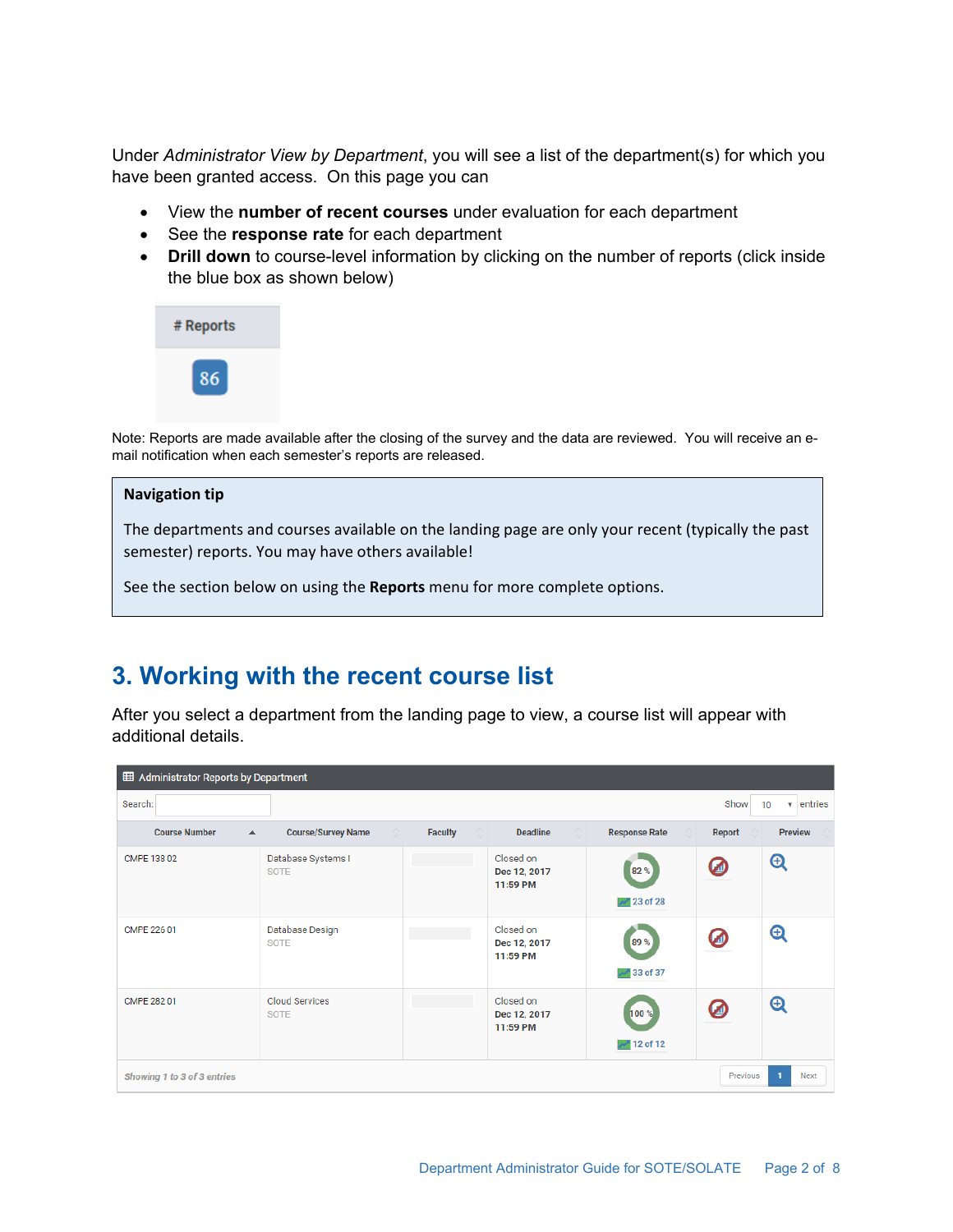Under *Administrator Reports by Department*, you can do the following:

- View the **response rate** for the course
- Open the **report** (when reports become available)
- Preview the **survey items** as they were asked to the student
- Find **specific courses** by using the search box

If you have many courses to view, you can expand the size of the viewable courses by using the number of entries control:



In addition, each column in the course list can be used to re-sort the list by selecting the gray ascending and descending arrows at the right edge of the column heading.



#### **Navigation tip**

The courses available from the landing page are only your recent (typically the past semester) reports. You may have others available!

See the section below on using the **Reports** menu for more complete options.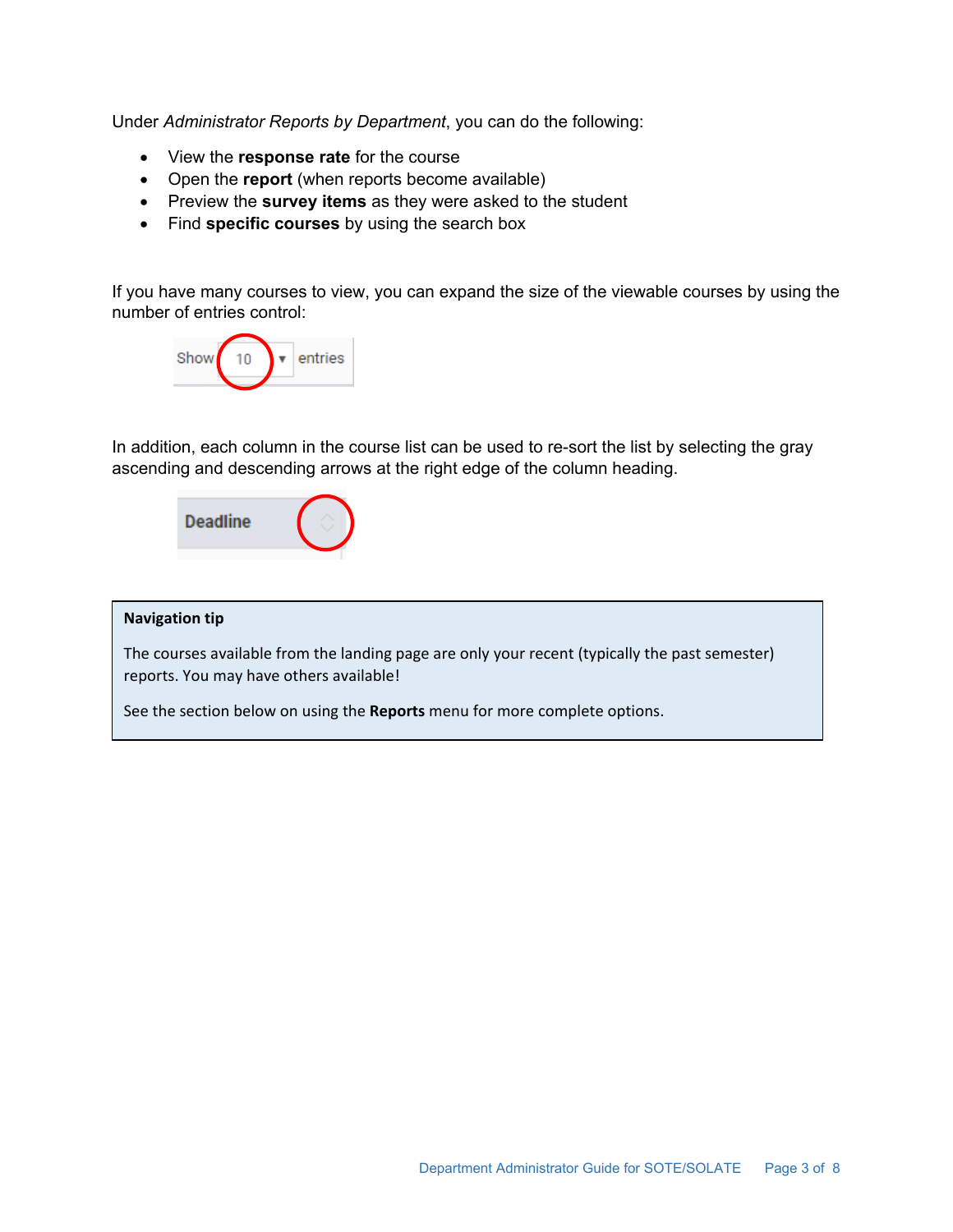### **4. Working with the Reports menu**

The initial landing page only shows you information for current or recently completed courses (typically within the past semester). Use the **Reports** menu in the top navigation bar to find a wider set of options, and when available, time periods.



The menu contains four options:

- **Recent Reports** are those released in the past 60 days. Depending on the time of year, you may have no new reports to see here.
- **Evaluation Reports** include the official SOTE/SOLATE reports with comparative details. This is the recommended option if you want all the standard information and comparisons.
- **Individual Reports** contain an abbreviated form of an individual's ratings without comparisons and added background information (less useful for most purposes).
- **Survey Intelligence Reports** are more flexible ad hoc reports that can summarize ratings across time and across courses to understand larger patterns and make new kinds of comparisons.

# **5. Obtaining an official SOTE/SOLATE report**

The official SOTE/SOLATE report includes special elements that are not available in other forms of reports on MyCoursEval. In particular, it includes class final GPAs and reference tables showing the college-wide summary statistics by each item on the surveys.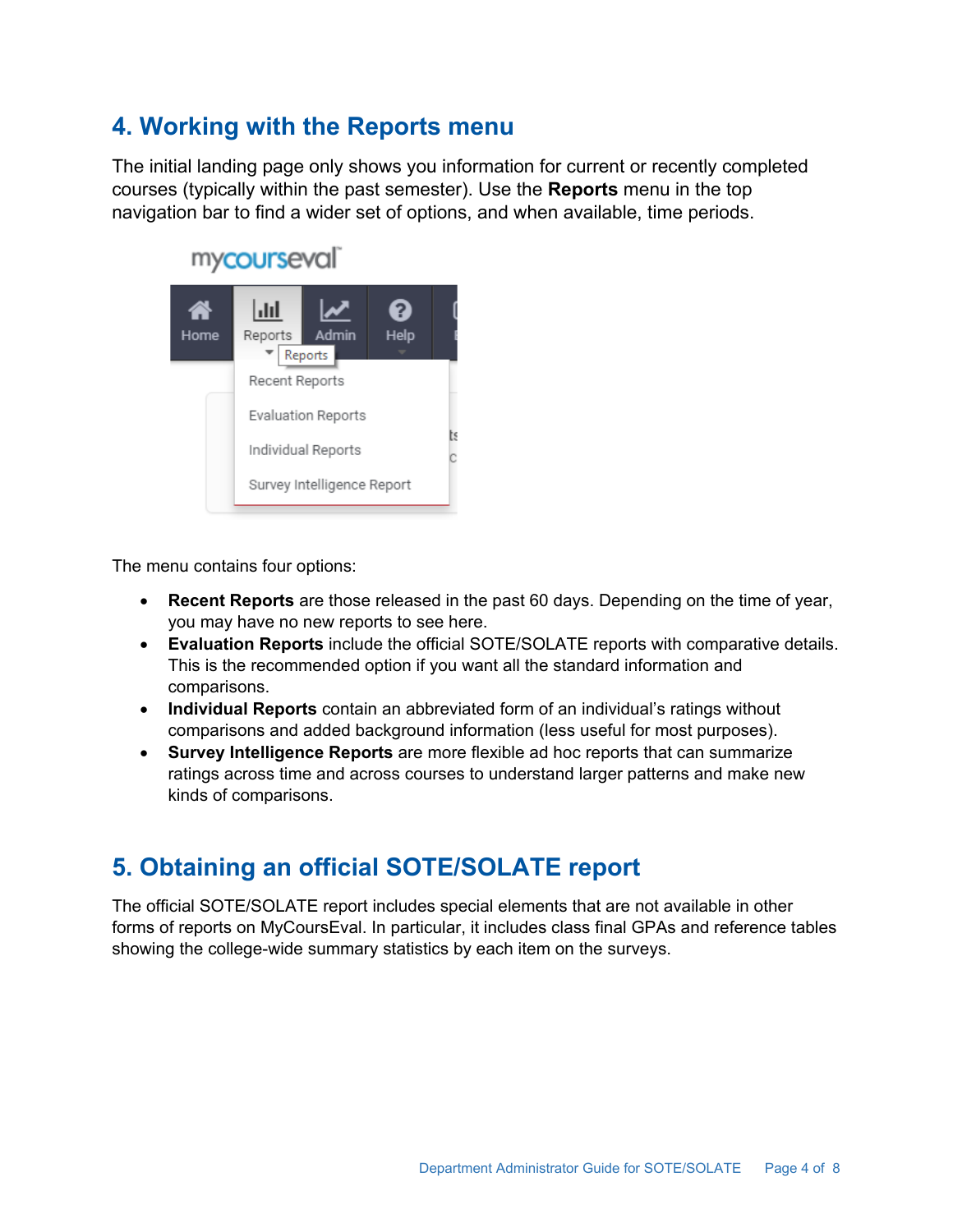To access the official reports, go to the **Reports** menu in the top navigation bar and choose **Evaluation Reports**. On this page, the top panel contains a series of search criteria including the semester and whether you want SOTE or SOLATE results. Use these to filter the list of available courses in the lower part of the screen.

| <b>Type</b>        | Year        | Period   |                 | Status   | <b>Survey</b> | <b>Department</b> |
|--------------------|-------------|----------|-----------------|----------|---------------|-------------------|
| Standard           | 2017        | Show All |                 | Show All | Show All      | Show All          |
| Search             |             |          |                 |          |               |                   |
| <b>Survey Name</b> | Starts with |          | $\circ$ $\circ$ |          |               |                   |

Below is a brief description of each option. Note that the menus will only show options that are currently available.

- **Type** is currently "Standard" for all SJSU reports.
- **Year** is the calendar year in which the survey was taken, e.g. 2017 for fall 2017.
- **Period** is the PeopleSoft term code, e.g. 2174 for fall 2017 or 2182 for spring 2018.
- **Status** is whether or not the survey is currently open or closed for responses. Currently at SJSU we do not allow reporting on open surveys.
- **Survey** is the name of the survey that was run, e.g., "SOTE Fall 2017."
- **Department** is the home department of the faculty or courses that you have rights to view.
- **Search** is a flexible tool for finding courses based on catalog number or description. For example, you could choose "Course Number" as the search field, enter "HUM 10" in the text box, and get back all the courses matching that name pattern. Use the blue arrow icon to execute the search and the blue "x" icon to clear the current search.

On any of the drop-down menus in the search criteria panel, you can choose the "Show All" option at the bottom of the list to see all possible values at once.

Next, on the **View** menu, choose "Comparative" and on the **Settings** menu select "Official SOTE/SOLATE Report" (if it's not already selected).

| View        | Settings               |  |  |  |  |
|-------------|------------------------|--|--|--|--|
| Comparative | ▼ Official SOTE/SOLA ▼ |  |  |  |  |

This option adds all the standard SJSU elements to the report.

#### **Reporting tip**

You must choose the "Comparative" view and the "Official SOTE/SOLATE" setting in order to see all the expected elements of the full SOTE/SOLATE report. If you run a report with different settings, you will not get everything!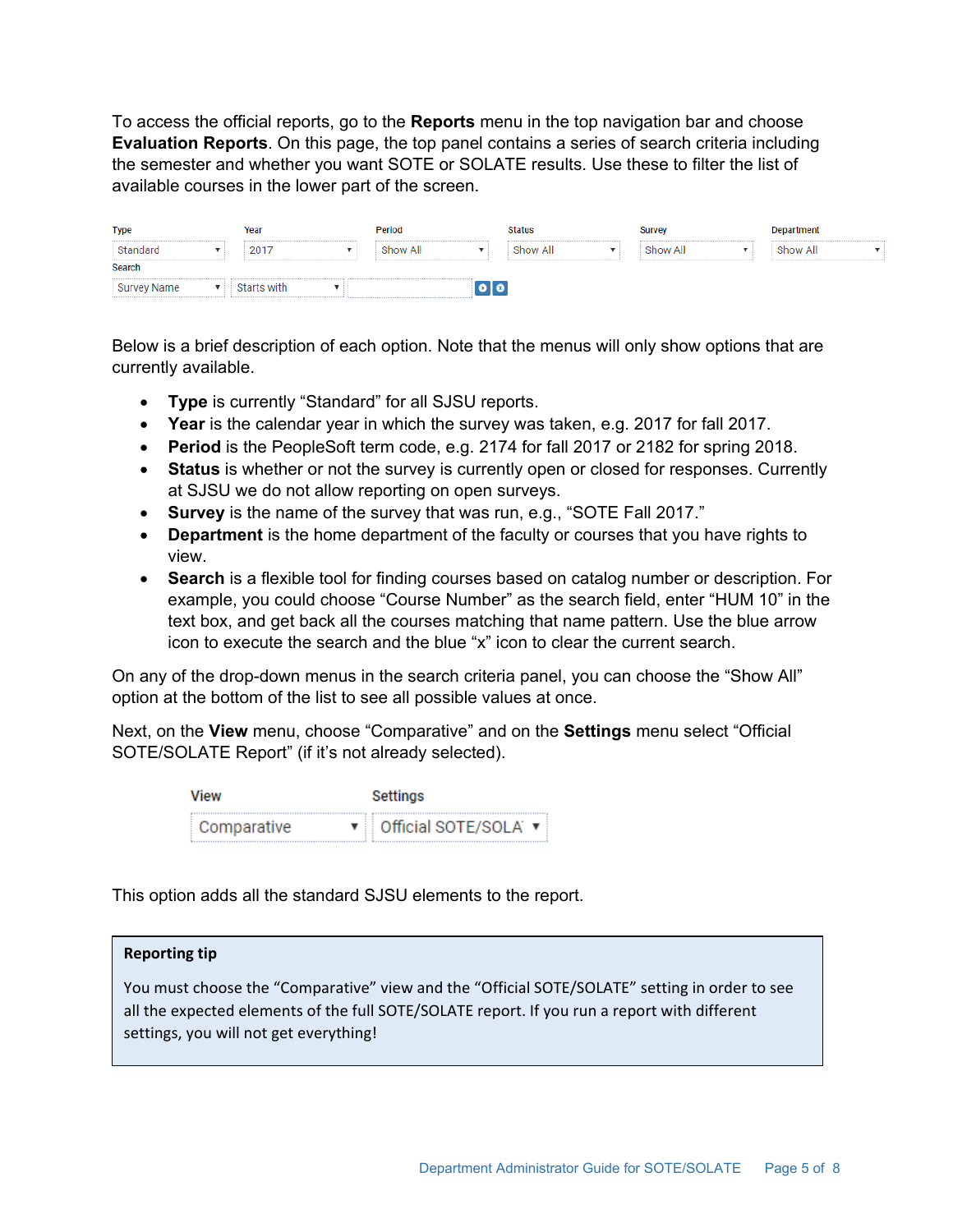Next, check the **Include** box next to one or more course sections for which you would like to see the report. By default, the first course on the list is checked. You can select as many as you like or mark the checkbox in the gray header bar under the word "Include" to select all courses meeting your search criteria.

| <b>Course</b><br>Number $\rightarrow$<br>- Section ID | $\wedge$<br><b>Survey Name</b>      | $\wedge$<br><b>Period</b> | ∧<br><b>Status</b> | A.<br><b>Close Date</b> | <b>Course Name</b>           | <b>Responsible</b><br><b>Faculty</b> | <b>Department</b> | Resp.<br>Rec'vd | Resp.<br>Exp. | %<br>Rec'vd | <b>Include</b>                  |
|-------------------------------------------------------|-------------------------------------|---------------------------|--------------------|-------------------------|------------------------------|--------------------------------------|-------------------|-----------------|---------------|-------------|---------------------------------|
| <b>BUS 202 01</b>                                     | <b>SOTE Business</b><br>Spring 2017 | 2172                      | Closed             | Jun 8, 2017             | Managing Glob<br>Econ        |                                      | 160-BUSGR         | 28              | 41            | 68%         | $\overline{\blacktriangledown}$ |
| <b>BUS 202 02</b>                                     | <b>SOTE Business</b><br>Spring 2017 | 2172                      | Closed             | Jun 8, 2017             | <b>Managing Glob</b><br>Econ |                                      | 160-BUSGR         | 16              | 40            | 40%         |                                 |

Finally, after you have selected all the courses you wish to view, click the View button to see the results in your browser or the PDF button to generate a PDF version of the report. The PDF version will contain all the selected courses in one document.



#### **6. Working with open-ended comments**

The comments section of the official SOTE/SOLATE reports in MyCoursEval includes an interactive feature. Click the blue magnifying glass icon on the right side of an open-ended response to see all of a particular students answers grouped together to see a fuller picture of that student's experiences.



Note that this feature can only be used in the browser-based (HTML) version of the report and not in the PDF file version.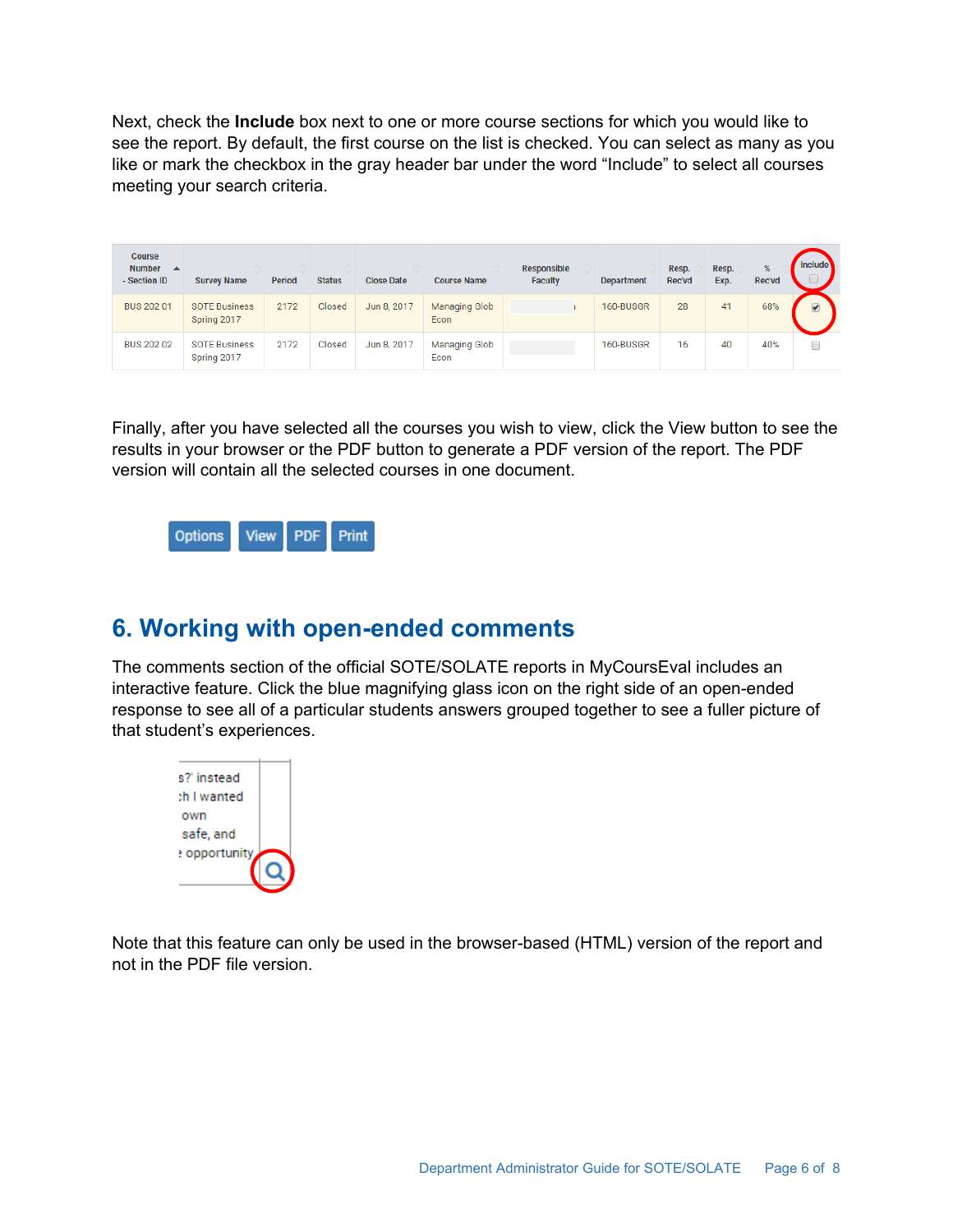# **7. Using Survey Intelligence reports**

For purposes that do not require the full official SOTE report contents, a number of flexible options are available on MyCoursEval. Below are several custom reports we have created that may be of interest to department chairs.

- **Department Course Summary** provides a quick tabular view of the average ratings at the course level (all sections and instructors combined). (Currently SOTE only)
- **Department Summary Report** provides a tabular view of average ratings for each instructor, course, and section. (Currently SOTE only)
- **Overall Rating by Person** shows a simple table with the overall rating question by person across all courses and sections taught. (Currently SOTE only)
- **SOTE Lecturers Summary** gives a tabular view of average ratings on SOTE questions for instructors identified as lecturers at the time the survey results were prepared.
- **SOLATE Lecturers Summary** has a tabular view of average ratings on SOLATE questions for instructors identified as lecturers at the time the survey results were prepared.

Each of these contains options for searching on subsets of courses and/or indviduals as well as sorting the results in ascending or descending order.

To view these reports, select the **Survey Intelligence Report** option from the **Reports** menu in the top navigation bar.



### mycourseval